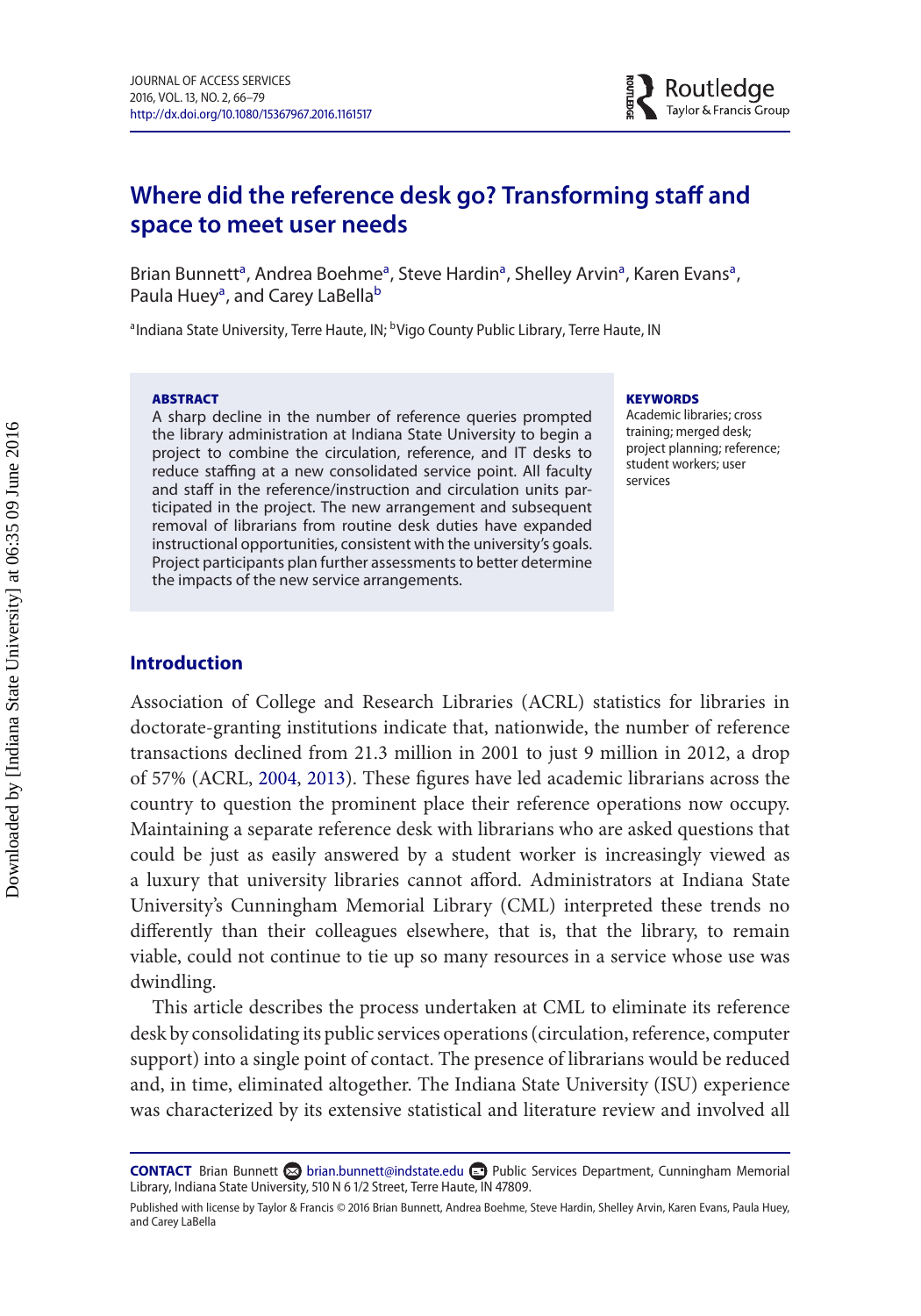members of the department. The planning phase of the project lasted 11 months to permit sufficient attention to detail.

## **Description of institution and public services**

Indiana State University (ISU), established in 1865, is a doctorate-granting institution located in Terre Haute, Indiana. The university is comprised of six colleges and offers over 100 majors. The 2015 academic year began with the university's highest enrollment ever: 13,584 students. ISU provides a focus on community and public service, having been named number one in the nation by the *Washington Monthly* for community service participation and hours served in 2013, 2014, and 2015 (Washington Monthly, n.d.). ISU combines a tradition of strong undergraduate and graduate education with integrated teaching, research, and creative activity in an engaging, challenging, and supportive learning environment to prepare productive citizens for Indiana and the world.

In the summer of 2013, the previously separate Circulation and Reference departments at CML were combined into a new Public Services Department, consisting of nine librarians, eight staff members, and about 25 student workers. The goal for this organizational restructuring was to facilitate the combination of the library's circulation and reference operations and create the conditions in which librarians could be removed from spending so much time at the separate reference desk answering general, nonskilled questions.

Before the consolidation, patrons entering CML were presented with various service options. Three separate desks (circulation, reference, and computer support) were all within 50 feet of each other. Workers at these desks would often have to direct patrons from one service point to another, a game Leuzinger [\(2013\)](#page-12-2) calls "pass the patron." At the same time, the staffing and scheduling of three different desks were complicated and inefficient.

The reference desk was staffed by seven librarians for 56 hours a week, about 20% of their time each week. During their desk shifts they would answer numerous directional, ready reference, or equipment-related questions but only about 1.6 major reference queries each hour during a 6-year period from 2008 to 2014. In 2014, the number of major reference queries dropped to just one per hour. Although they worked on other projects at the frequent slow periods during their shifts, the atmosphere was not conducive to sustained or concentrated effort. Given the decline in reference interactions, library administration determined that spending so much time at the desk was not a good use of the librarians' time. Librarians' commitment to staffing the desk had the result of limiting the amount of time they could devote to instruction, liaison activities with academic departments, and developing new programs. The administration considered these additional areas as opportunities of emphasis for the librarians.

The separate computer support help desk was hidden behind a half wall that shielded it from the view of patrons entering the library. The desk was staffed by student workers who were hired by and reported to a manager in the university's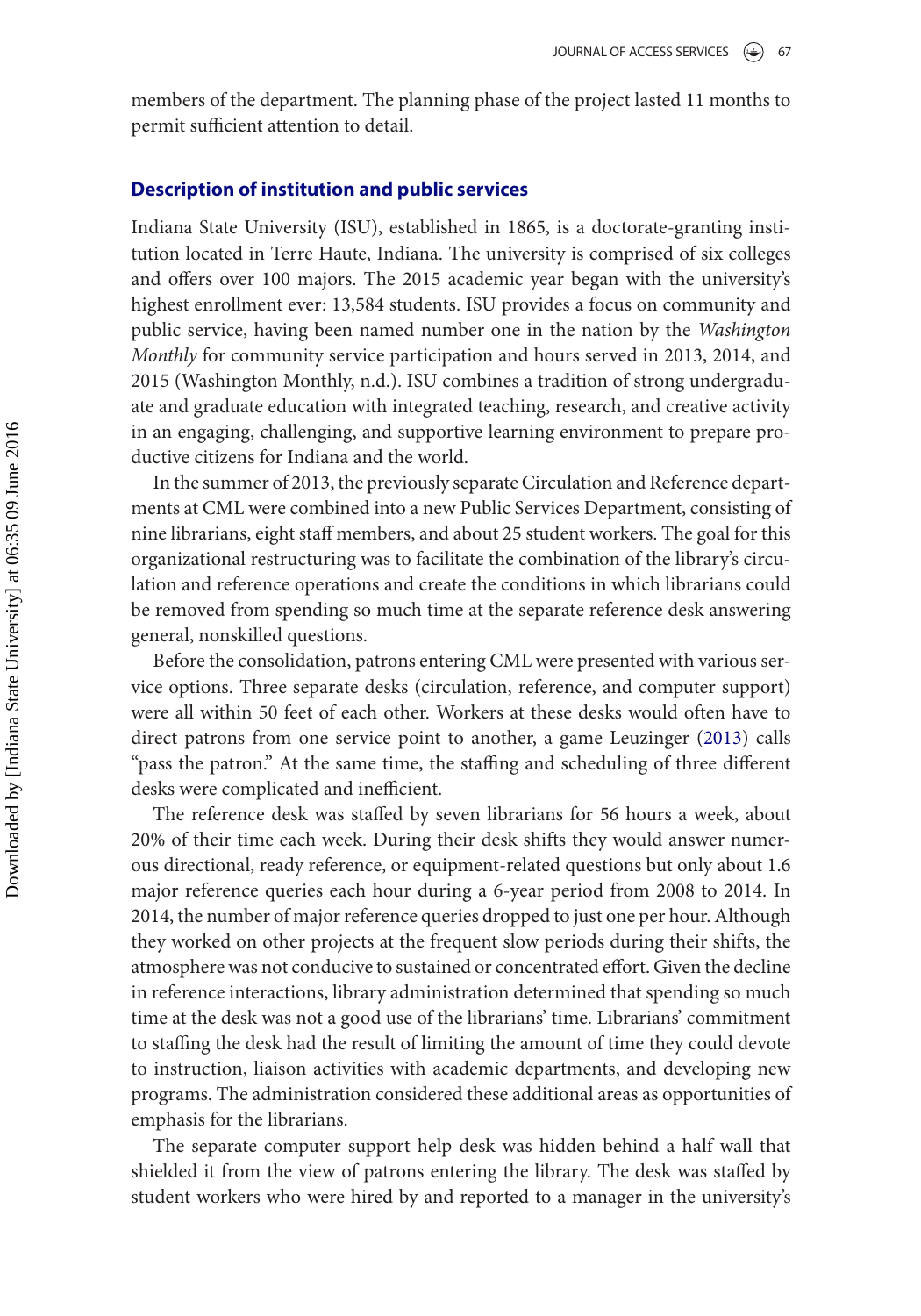Office of Information Technology. That manager, however, worked in a distant part of the campus, had multiple other responsibilities, and was unable to provide the close supervision that student workers often require. She was eager to combine the computer support help desk with the library's single service point so on-site supervision of the student workers could be assumed by the library.

Based on these observations, when a vacancy occurred in the Reference Department chair position, the Library Dean filled the position with the understanding that Reference would be combined with Circulation to create a new Public Services Department. The Dean directed the new chair to investigate creating a single desk without librarian staffing.

## **Literature and statistics review**

The literature on consolidating public service desks and on the place of reference within such an approach is vast and ever expanding. The scholarly interest in the subject is not surprising, since so many academic libraries are rethinking their desk operations in light of declining reference activity, budget cuts, and changing user expectations.

At the very outset of this article the ACRL statistics for doctorate-granting institutions were cited indicating a 57% drop in the number of reference transactions in the 12-year period ending in 2012 (ACRL, [2004,](#page-12-0) [2013\)](#page-12-1). At ISU this decline hasn't been as precipitous; nevertheless, in the 5-year period ending in the summer of 2014, reference transactions had fallen 45%.

With our declining reference transactions in mind, our literature review focused on revamping the three public service areas of our library (reference, information technology [IT], and circulation) into one; making it easier for patrons to locate the assistance they need. We were interested in how other academic libraries worked to consolidate their functions and create a cohesive unit of public services for their faculty and students in view of the drop in reference transactions.

A second concern for the literature review was looking at cross-training; do we maintain a reference desk with librarians or train students and staff to replace librarians at a single desk where patrons could receive reference, circulation, and IT assistance? What hours would the desk be open, and who would work the desk and provide the services? If librarians did not staff the desk, how would patrons receive indepth research assistance? These were questions we hoped an extensive literature review could answer.

The decline and eventual demise of reference has been a recurring motive in the scholarly literature for years. David Lewis, in his provocatively titled article "Traditional Reference Is Dead, Now Let's Move on to Important Questions," described the phenomenon as far back as 1995. Lewis [\(1995\)](#page-12-3) believed a new paradigm for the mechanics of providing information was needed for libraries to be successful in the forthcoming move to electronic formats for information. From the more-recent literature, the authors found the point-counterpoint exchange between Watstein and Bell [\(2008\)](#page-13-0) and the thorough summary by Miles [\(2013\)](#page-13-1) to present balanced accounts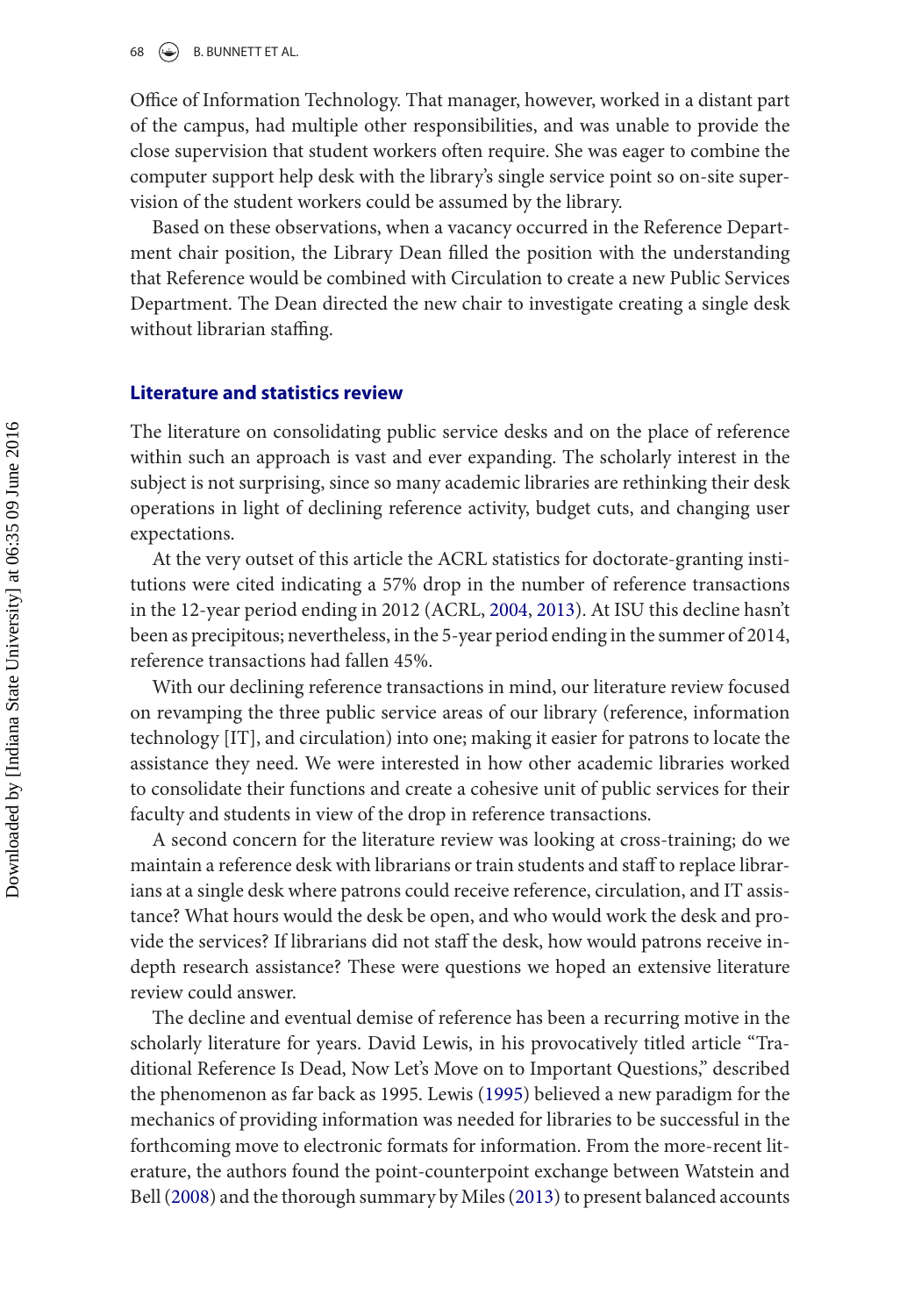of the pros and cons of eliminating desk-based reference services. Their findings made the Executive Team realize that there is no single, correct way to construct a library's desk and reference services. In the end, it always comes down to what is best given the local conditions.

New libraries provided the impetus for some to remodel their public services. Davidson and Mikkelsen [\(2009\)](#page-12-4) had the opportunity to reinvent reference services at their institution, and they decided the reference desk was an outdated model of service. Their Merced campus building focused on creating services that did not require a librarian presence at the desk to assist patrons. The authors provide a thoughtful analysis of what is important in providing services to academic library patrons. Love, Brzeski, Sabbar, and Unterholzner [\(2005\)](#page-12-5) describe combining the three services of reference, computing, and media into a single point staffed by students and cross-trained professionals when their library opened in a new building at Carthage College. Their experience was found to be particularly compelling, and the ISU project benefitted from their insights on staffing, training, and triaging. Crane and Pavy [\(2008\)](#page-12-6) discuss creating a single service point at the University of New Orleans by repurposing their existing circulation desk, an approach followed at ISU. Following a common refrain, they believe libraries often merge to maximize services and make better use of staff in the library. Their staff experienced a decline in questions, and the librarians believed their presence at the desk was no longer needed. If paraprofessionals and students work reference or public services, librarians can use their time more productively to assist faculty and students with research needs.

The consolidation of public services desks has been discussed in the literature even longer than has the imminent death of reference. The Brandeis model was first described in 1992 (Massey-Burzio, [1992\)](#page-13-2). The account of the recent desk consolidation at the Georgia Tech libraries and the subsequent phone conversation with the authors underlined the importance of organizational restructuring in a project of this type. Their experience provided strong evidence for the decision to unify ISU's previously separate Circulation and Reference departments into its new Public Services Department. Wang and Henson [\(2011\)](#page-13-3) also comment on how combining the desks would free librarians for other duties.

The key design issues necessary for a successful combined desk are capably described by Meldrem, Mardis, and Johnson [\(2005\)](#page-13-4). Crane and Pavy's [\(2008\)](#page-12-6) experience at the University of New Orleans' library closely resembled that at Indiana State. A good overview of reference assessment strategies is provided by Etches [\(2013\)](#page-12-7), while Johnson, Jennings, and Hisle [\(2011\)](#page-12-8) describe how such a consolidation can lead to a greater sense of unity, a development the present authors did not always witness.

The possible consolidation of our public services led to another concern: How do we provide quality reference, IT, and circulation assistance to our patrons? Several articles discuss creating a triage method to provide varying levels of service. Meldrem, Mardis, and Johnson [\(2005\)](#page-13-4) describe moving from a reference desk to a two-tiered system to a "one-stop shopping" model for their patrons, a progression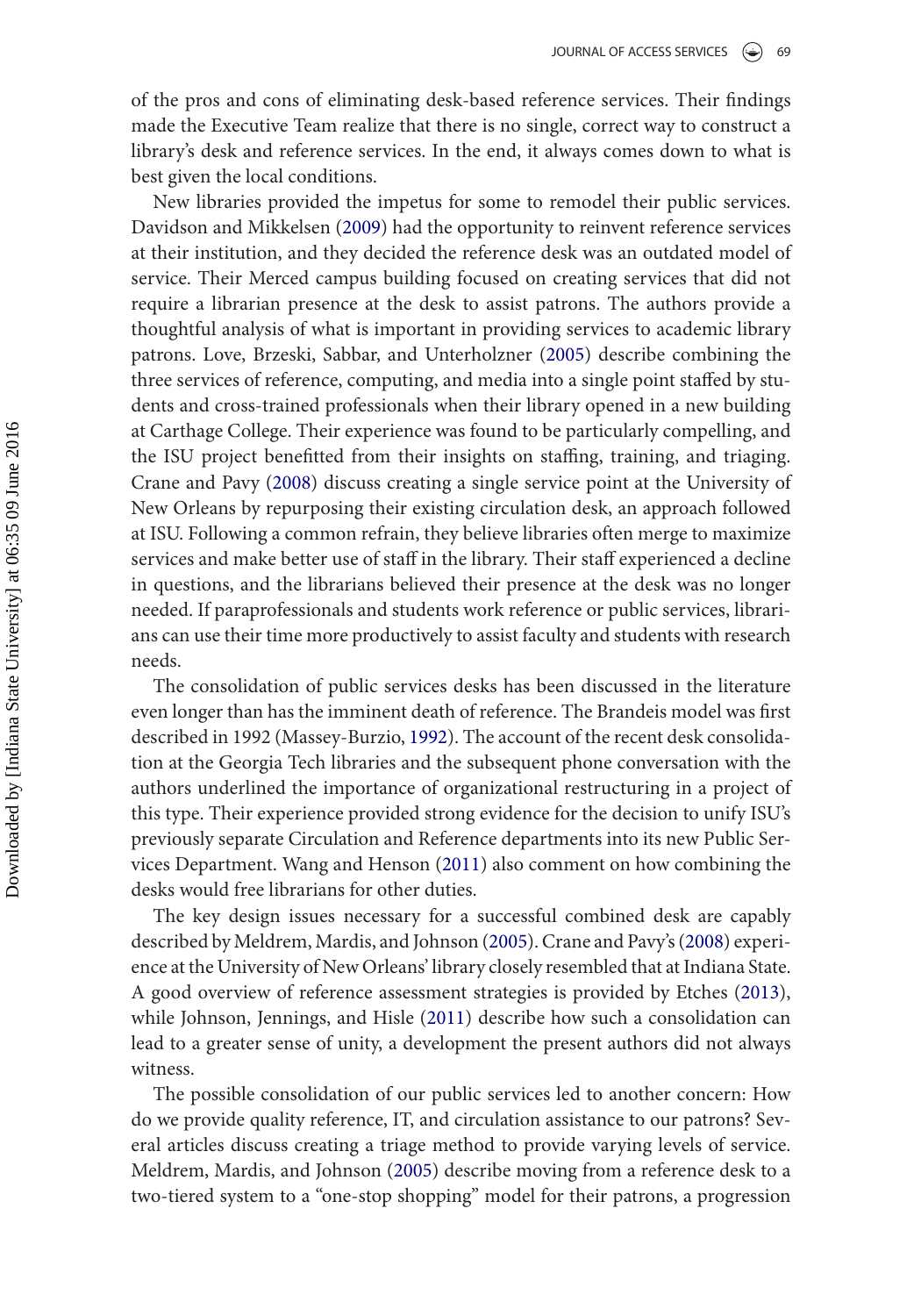followed at ISU, in which our reference desk was eliminated and a customer service desk was created. With this model, the librarians provide reference services from their offices, and students provide assistance at the customer service desk.

From our review of the literature, it was clear we had many options to revamp our services for the students and faculty at our library. We only had to determine which services were the best fit for ourselves and our patrons.

# **Site visits**

Visits to nearby libraries accompanied the literature review. Groups composed of representatives from throughout the department were chosen to conduct two of these visits, and the department chair made five others on his own. These visits allowed them to observe different approaches to providing public services while carrying on discussions with their librarian hosts.

Several public services operations were observed during these visits. The largest libraries, similar to the Cunningham Library, had consolidated their public service desks and no longer required librarians to help staff them. They used a triaging system to route circulation and ready reference tasks to trained students and staff while difficult queries were referred to librarians. One smaller library, at a private institution, still utilized separate reference and circulation desks, another had a separate reference desk that had long been staffed only by students. The site visits reinforced the importance of the triage model in place at those libraries where reference librarians did not have scheduled hours at a separate desk. This routing or triaging did not always appear to work very well at some of the libraries visited. Good communication between the desk staff and the reference librarians is a prerequisite of effective triaging. Observations led to the conclusion that libraries with a single services point seemed more apt to practice good communication and to successfully triage.

## **Project organization and planning**

The purpose of the project was to create a thorough list of recommendations that project members could then submit to the Library Dean. Leadership of the project was exercised by an Executive Team that was responsible for deciding the structure of the project, assigning people to teams, ensuring deadlines were met, and settling disputes. It was formed approximately one month before the project began and was comprised of both faculty and staff members.

The project included five additional teams created to research and develop a plan for each part of the project: assessment, reference/triage, design, staffing, and training. These parts were then divided into two phases: Phase 1 (assessment, reference/triage, and design) was scheduled to be completed in five months, Phase 2 (training, and staffing) was given three months, and two months in the summer were set aside for training. The Executive Team organized the teams to recognize the department members' preferences, experience, and expertise and to ensure equal representation of faculty and staff on each team.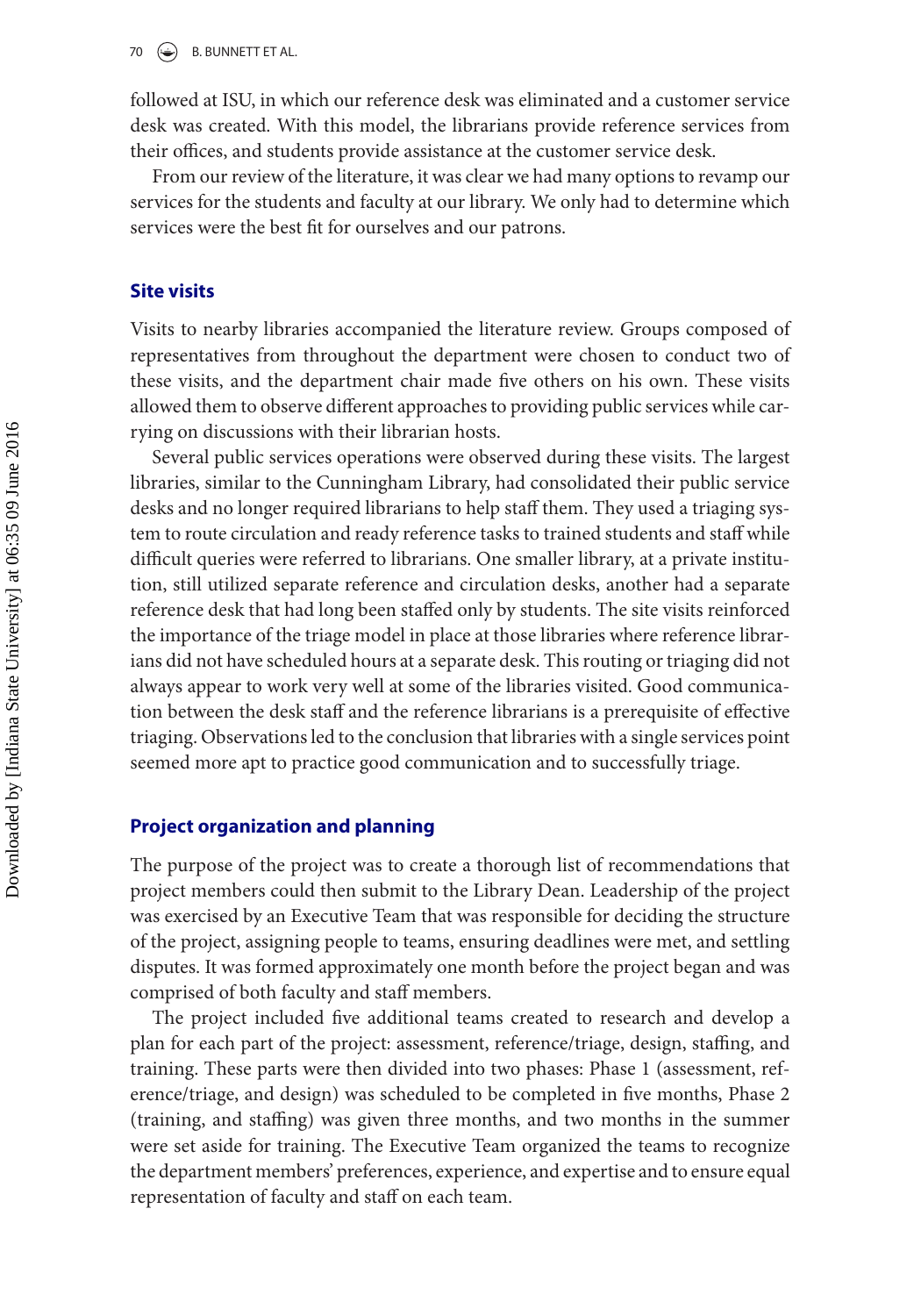## **Project specifics**

After the Executive Team identified the principal parts of the project, the teams had the responsibility for working out the details in their separate areas reference/triage, staffing, training, design, and assessment. The Reference Team reviewed four areas of contact between the staff and patrons: chat, e-mail, telephone, and in person at the desk. They created a three-tier system for answering these queries. Tier One consisted of basic information that any staff member or student should be able to provide, including questions such as directional and known-item searches. Tier Two questions required more knowledge about the library resources: for example, opening and closing the library building, searching databases, enforcing the noise policy, and providing assistance in choosing a topic for research or creating a search strategy. The Tier Three level was considered the most advanced and usually involved a librarian. Examples of Tier Three activities include searching complex databases (SciFinder, ArtStor), locating government publications, answering billing inquiries, and executing complex EndNote functions. These tier levels were chosen based on a modified READ scale (Gerlich, n.d.).

From the initial introduction to providing librarian contact for the patron, the triage system provided structure for the staff and students working the reference desk. The reference interview allowed the desk worker to clarify the request and the resources needed by the patron. With this knowledge, s/he could determine who should address the question. Depending upon the tool the patron used to contact the library (e-mail, chat, telephone) and the complexity of the question, the desk worker might forward the question to a librarian or give the patron that librarian's contact information [\(Figure 1\)](#page-6-0).

The charge of the Staffing Team was to develop a personnel model for the newly formed Public Service desk. A review of the library's statistics indicated that the majority of reference interactions occurred between 10 a.m. and 6 p.m., Monday through Thursday, and from 2 p.m. to 9 p.m. on Sunday. This 39-hour-per-week schedule was adopted by the librarians in the semester after the desks were consolidated, a decrease from the previous 56-hour schedule. The semester after that reference librarians were removed from the desk altogether.

More student workers were needed to cover the shifts previously staffed by reference librarians. This assistance was provided by the Office of Information Technology (OIT), which now joined in staffing the single service point for public services. OIT recognized that its students would have to learn the basic circulation and reference tasks required for the desk. In return, the library would provide oversight to these students who were previously unsupervised.

With the help of these IT workers, there were enough students to staff the desk despite the reduced presence of librarians. However, many were ill-prepared to answer even Tier One reference queries, nor had they been trained in how to triage more-complicated queries. The triage matrix created by the Training Team succeeded in identifying the specific tasks included in each tier level; now a plan was needed to teach those skills. Based on Dick, Carey, and Carey's [\(2009\)](#page-12-9) model for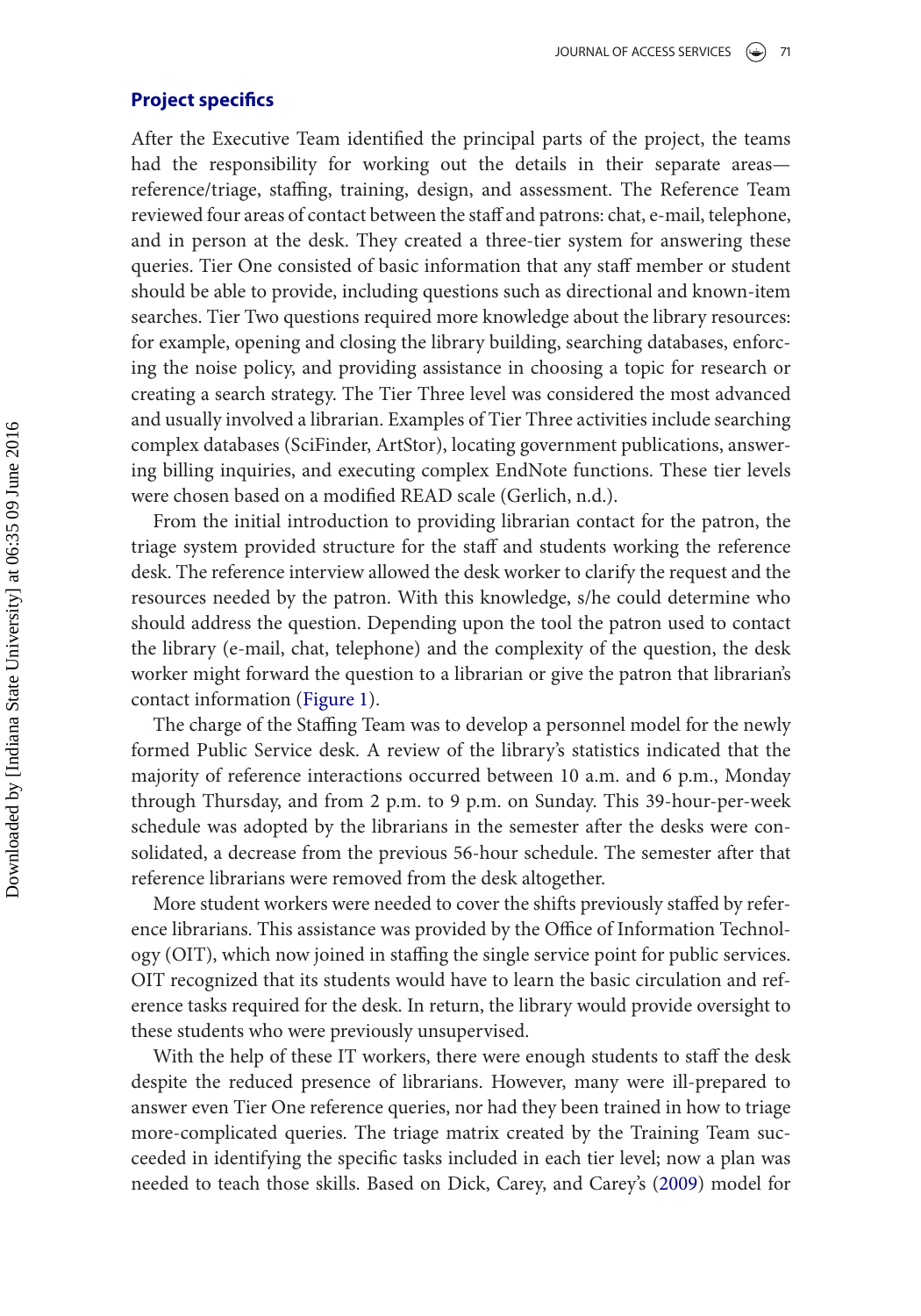<span id="page-6-0"></span>

**Figure 1.** Triage algorithm.

instructional design, the Training Team conducted an analysis of learner needs, and the findings were used to create an instruction plan. The plan consisted of four parts: a Blackboard course, peer and master observation, workshops, and ongoing training. Blackboard was chosen because students were familiar with the product, and it allowed for streamlined testing. It was used to introduce learners to the core concepts of working the desk. Peer observation gave learners the opportunity to experience what they learned in the modules firsthand in a controlled environment. The traditional classes covered topics such as advanced searching methods, specialty databases, and the reference interview. Lastly, ongoing training in the form of a blog and help manuals with procedures and examples helped learners to keep up to date on new procedures and knowledge and to give them step-by-step guides for executing infrequently performed tasks.

Some of the most important parts of the project were to initiate a tiered approach to providing reference, create a staffing model that had student workers, not librarians, at its core, and to begin training exercises designed to prepare those students for their expanded role. The Assessment Team suggested measurement methods to determine if these goals were being met and whether issues arose that would require a department response. Team members interviewed various staff members of the department to determine collective goals and concerns, aggregated the responses, categorized them, assigned priorities, and used these data to create outcomes. They also established appropriate measurement methods to collect data relevant to the outcomes. Mixed measurement methods were favored because all methods have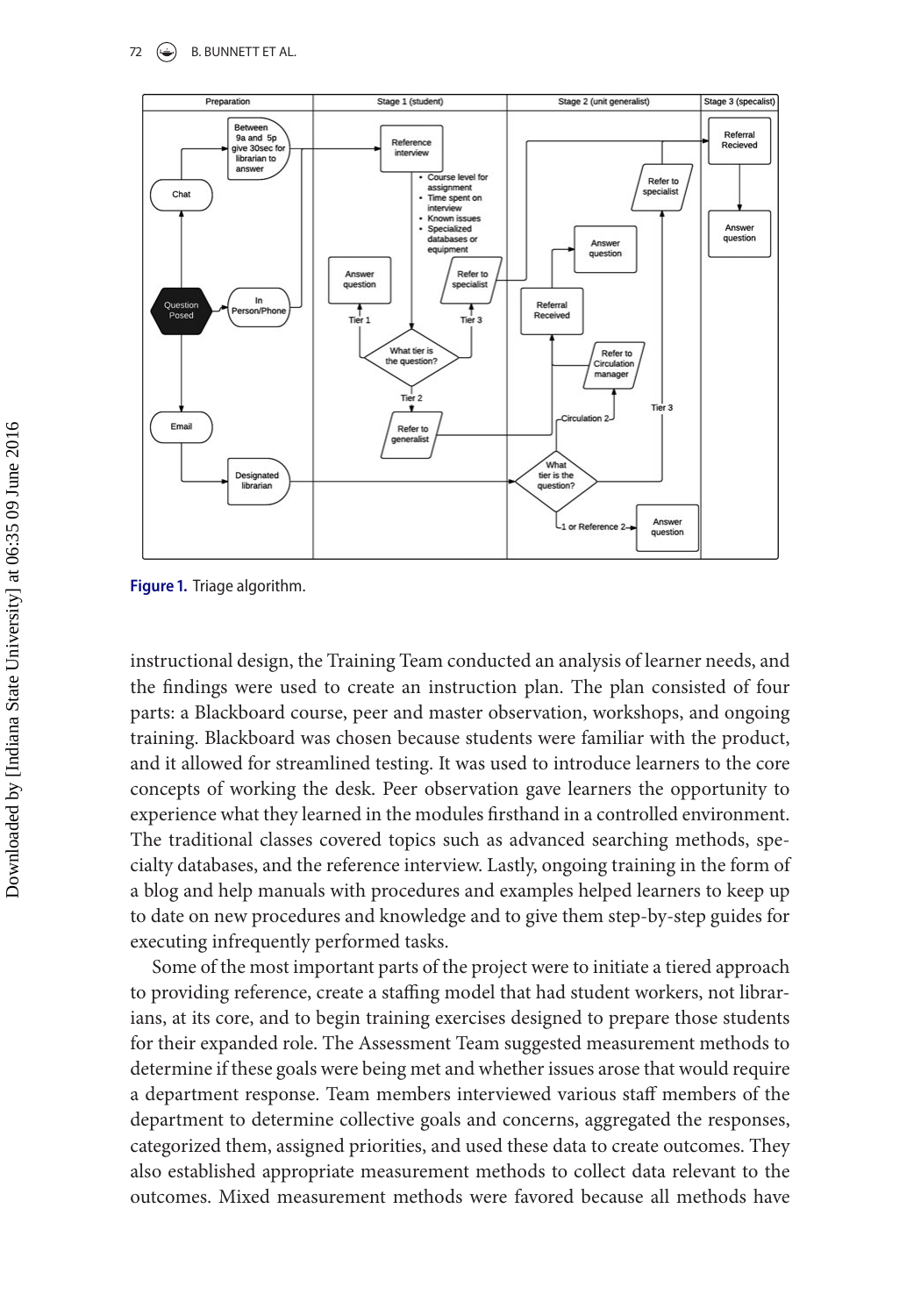<span id="page-7-0"></span>

Figure 2. Floor plan before and after.

some limitations, and a mixture would provide a more-complete view of the project's success.

A variety of potential measurement methods were proposed, but the team recommended that the library start with inexpensive, simple ways of collecting data: for example, assessing the effectiveness of training by examining the scores on the trainings tests. More expensive and time-consuming assessments could be added later and at levels manageable by employees and their workloads. These could include a patron satisfaction survey, tests to measure students' knowledge of the triage process, and an examination of logged chat files to determine how accurately students answered the reference queries they received.

The Design Team was formed to develop a plan for the merger of the physical service space of the reference desk, circulation desk, and the IT help desk. The team's objective was to determine the location and configuration of a combined service desk as well as consider the overall design of the first floor of the library. This last was necessary since some thought that traffic flow throughout that floor, where all the library's public service points were located, was inefficient and might adversely affect use of the combined desk. The team settled upon a low-cost option that would use existing desk pieces but in a new location [\(Figure 2\)](#page-7-0).

As with any major project, fostering communication and disseminating findings to stakeholders was a crucial element in its success. This was done utilizing three methods: presentations, project planning software, and reports. Presentations were held at key points in the project. The first was given by the Executive Team to the entire department, the Dean, and the Associate Dean. During this time, the teams and library administrators were informed of the purpose of the project, and the expectations for each team and team member were described. Each presentation was followed by an extensive question-and-answer period. At the end of the phases, each team presented its research and resulting recommendations to the rest of the department. The project planning software was a way to communicate both in and among teams. TeamworkPM was chosen as the platform of choice for managing the deliverables and communicating. Lastly, to communicate to administrators, project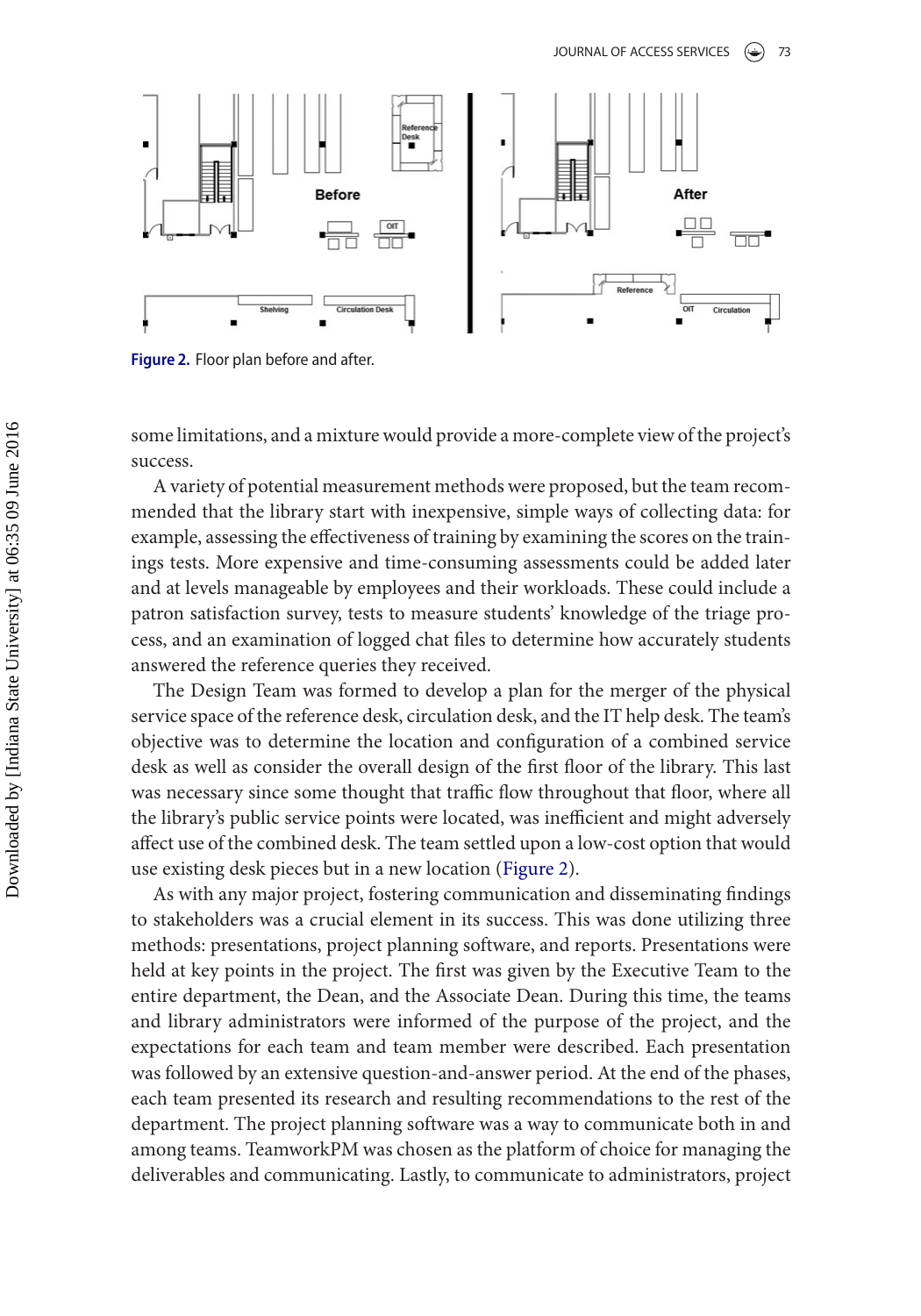reports with executive summaries were created and distributed to both library and university administration.

# **Discussion**

In February and March 2013, CML hired two outside consultants to conduct a broad survey of ISU's library patrons (Clareson & Bishoff, [2013\)](#page-12-10). Over a thousand students, staff, and faculty responded to the survey, and the resulting data provide an excellent snapshot of library services just five months before the library's desk consolidation project began. The survey revealed widespread satisfaction with the library overall and with the service offered at its freestanding reference desk, 92% of the respondents were either satisfied or very satisfied with the library as a whole, while the assistance available at the reference desk was overwhelmingly considered to be both "very important" and "satisfactory." A comment from one respondent neatly summarizes these data, "The best thing about the Library is the books, but really close behind that is the excellent and extremely helpful library staff. I get personal, individual help from someone in the Library every week" (Clareson & Bishoff, [2013,](#page-12-10) p. 10).

Given these positive survey results, why was CML so eager to eliminate its freestanding reference desk? Statistics present another means of looking at the library's reference service before the desk consolidation was initiated at the beginning of the 2015 fiscal year. The data are not as positive as those summarized in the report just described. [Table 1](#page-8-0) shows the total number of patron interactions that took place at the freestanding reference desk in the 3 years prior to its consolidation with the circulation and IT computer support help desks. Included in those figures are various minor interactions, such as answering directional questions, ready reference, and equipment queries, mostly about printers. More significant is the precipitous drop in the number of major interactions occurring at the reference desk, for these were complicated queries that required librarian assistance [\(Table 1\)](#page-8-0). Why the decline in reference questions when patrons' comments are so positive? One explanation lies in the current ubiquity of tools such as Google and Wikipedia. Persons who in the past may have consulted a reference desk for quick answers now need only consult their smartphones.

These findings show that, while the number of all interactions decreased only slightly, the number of major interactions dropped 51% in just 2 years. Also, as can be seen, the percentage of major interactions as a part of all interactions occurring at the desk also dropped—in 2012 almost half of all interactions involved

| Year                          | All interactions           | Major interactions      | % of interactions | Change           |
|-------------------------------|----------------------------|-------------------------|-------------------|------------------|
| 2011/12<br>2012/13<br>2013/14 | 12.792<br>12,058<br>11,172 | 6.053<br>4,135<br>2.944 | 47%<br>34%<br>26% | $-32%$<br>$-29%$ |

<span id="page-8-0"></span>

|  | Table 1. Major interactions per year. |  |
|--|---------------------------------------|--|
|  |                                       |  |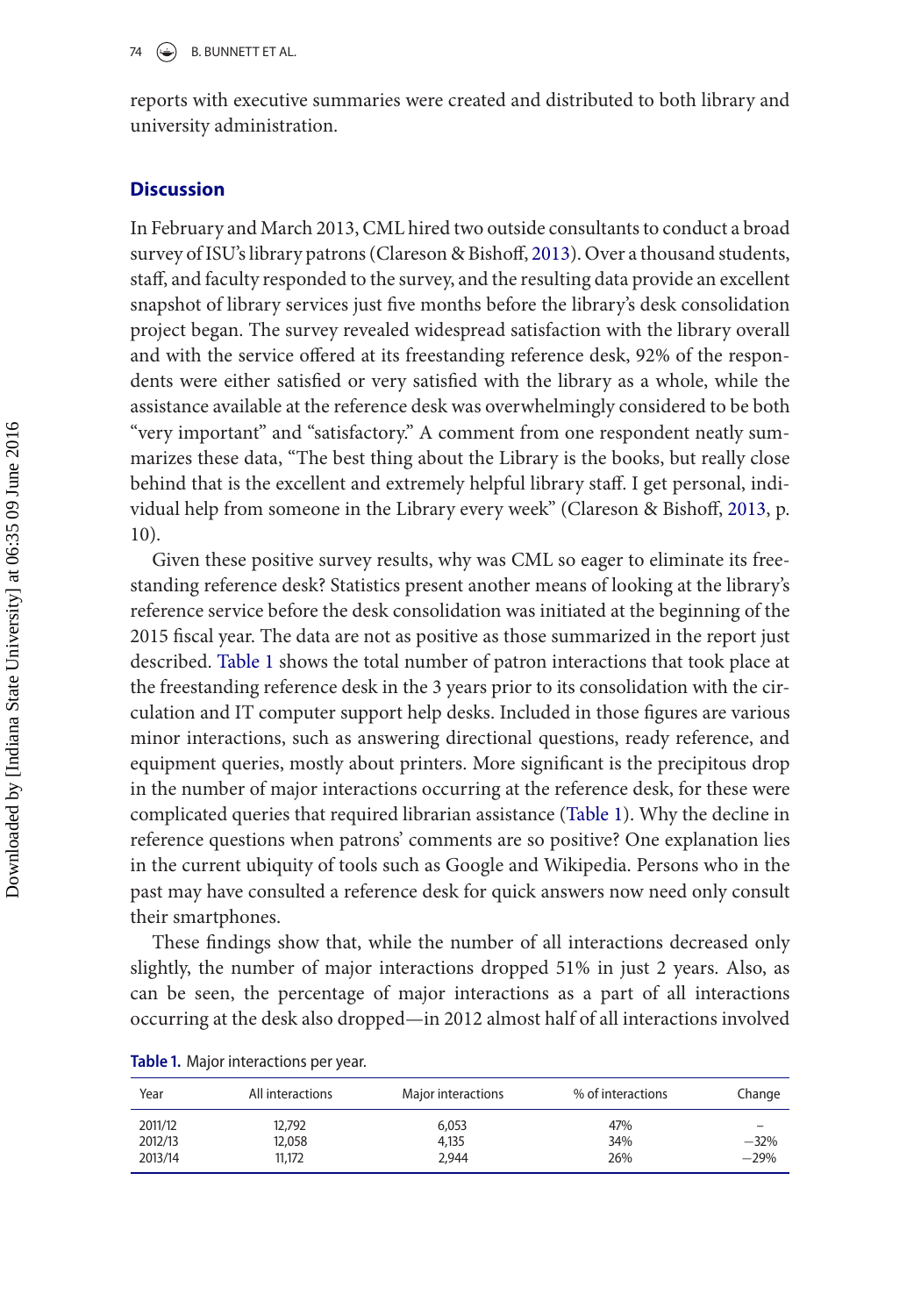<span id="page-9-0"></span>

|  | Table 2. Chat and e-mail interactions per year. |  |
|--|-------------------------------------------------|--|
|  |                                                 |  |

| Year      | Chat queries | E-mail queries |
|-----------|--------------|----------------|
| 2013/2014 | 1,557        | 141            |
| 2014/2015 | 2,148        | 160            |

complex queries appropriate for librarian intervention, while in 2014 that fraction had dropped to just over a quarter. They also show major interactions decreasing. In 2012, nearly half of reference interactions involved complex queries; by 2014, only about a quarter of interactions fit that category. At the same time, the number of minor reference questions increased by about 25% during the same period.

As expected, the absence of a separate reference desk staffed by librarians has led to an increase in chat and e-mail queries. Chat queries jumped 38% in the year after librarians were removed from the department's combined desk, while e-mail queries rose 13% [\(Table 2\)](#page-9-0).

Activity at the other two service desks in the library—circulation and computer support—is not quite as easy to establish prior to their consolidation. The library had seen a steady decline in its circulation activity over the period in question, dropping from over 178,000 in 2008 to about 80,000 in 2014. At the same time, it experienced an increase in its gate count, reaching over 430,000 in the year immediately before the merger of the desks. The computer support help desk, which, as we have seen, was previously managed by the university's IT department, only began keeping statistics after the merger. Since that time 1,620 purely IT interactions have occurred, or about 135 a month.

The data suggest that, prior to consolidation of the three service desks, some of the traditional library services, circulation of printed materials and in-person reference, were declining dramatically, while use of physical space of the library, as measured by its gate count, was increasing. The survey results included in the "ISU Library Services Impact and Assessment Survey Report," nevertheless, indicated that library patrons had an overwhelmingly positive view of the library as a whole and of its public services in particular (Clareson & Bishoff, [2013\)](#page-12-10).

However, the promotion of information literacy was now deemed more important by library administration in student success and retention than reference. Fulfilling this goal required that the librarians spend more time teaching. The time at the reference desk prevented additional pursuit in this area.

When evaluating whether the desk consolidation has been successful, therefore, it is appropriate to determine if the department's librarians have actually spent more time teaching. Prior to the consolidation of the three desks, seven librarians staffed the reference desk for 56 hours a week, each librarian working about eight hours at the desk every week. The first semester after the consolidation they worked 39 hours at the desk, and in the semester after that their desk duties were eliminated entirely. [Table 3](#page-10-0) summarizes the instructional activity of the Public Services librarians during the last 4 years. The data show that a temporary decrease in instructional activities occurred in 2014, the last year before the consolidation of the library's service desks.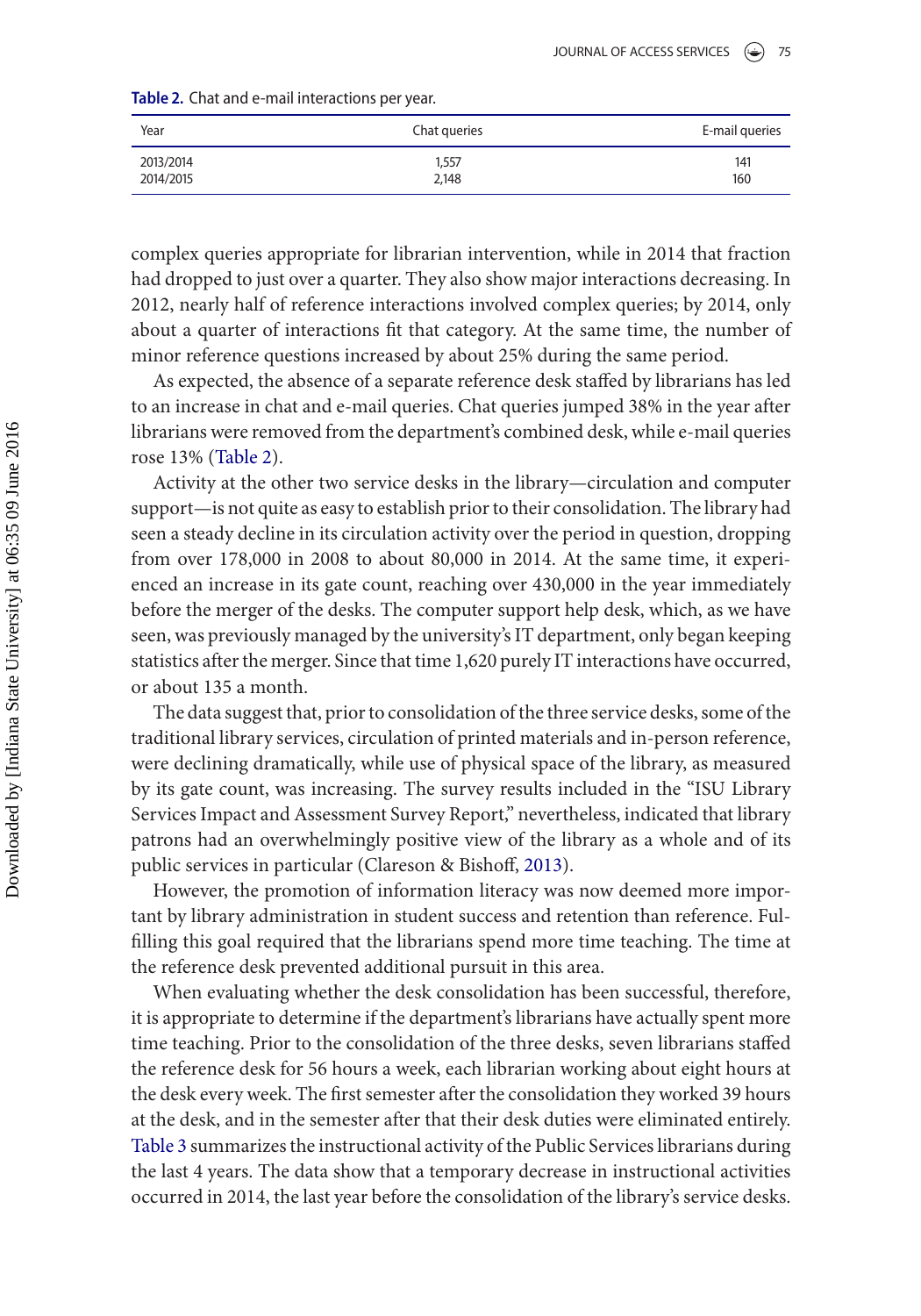### 76  $\left(\bigoplus$  B. BUNNETT ET AL.

<span id="page-10-0"></span>

| Table 3. Instructional activity per year. |  |  |
|-------------------------------------------|--|--|
|                                           |  |  |

| Year    | Sessions | Attendees | Hours |
|---------|----------|-----------|-------|
| 2011/12 | 413      | 8,479     | 437   |
| 2012/13 | 418      | 8,244     | 401   |
| 2013/14 | 335      | 6,360     | 344   |
| 2014/15 | 537      | 8,028     | 574   |

In the first year after that consolidation, there were significant increases in the number of instructional sessions offered, attendees at these sessions, and the total number of hours the librarians devoted to teaching. It is curious, however, that the number of attendees in 2015 has not reached the level it attained in either 2012 or 2013, although the number of sessions and hours far exceeded the figures reached in those years. This can be interpreted to mean that the number of one-on-one consultations with patrons has increased. At the ISU library, these consultations have always been considered as instructional activities because they are viewed as an opportunity to teach the patrons searching skills, not just to provide them with an answer. With librarians no longer staffing a freestanding reference desk, it stands to reason that the number of these consultations would increase. The 2015 data show that the librarians are indeed spending more of their time teaching. But they are not reaching more students than in some recent years.

Public Services librarians have initiated a new teaching activity that started just before the desk consolidation and has greatly expanded thereafter. These instruction activities were usually single hour-long sessions, often embedded in freshman English classes, or, as we have seen, one-on-one consultations. Presently, librarians are teaching an array of half-semester or semester-long classes that are listed in the university catalog, where they are noted as the instructor of record. This has considerably raised their profile on campus and is in line with the expectations of university administration. They are, however, both labor intensive and time consuming. In the first year following desk consolidation, five such classes were taught by librarians. These classes covered traditional library topics such as research skills and information literacy, but they also dealt with subjects such as criminology and meteorology.

Librarians had several concerns about the changes taking place within the department and the merging of the Reference and Circulation desks into the Public Services desk. By what means would students be trained to answer general and subjectspecific reference questions? Librarian knowledge and expertise would be difficult to duplicate in training undergraduate students. After all, the students working the desk were undergraduates; all librarians had at least a graduate degree in library science with some holding additional advanced subject degrees.

The removal of librarians from the reference desk stirred passionate debate several librarians liked working the desk. They enjoyed the interaction with patrons and prided themselves on excellent customer service, which was acknowledged by positive feedback from our customers. Concern was strong that the quality of assistance the patrons would receive from students would be substandard in comparison to assistance from a librarian. Assurances that difficult questions would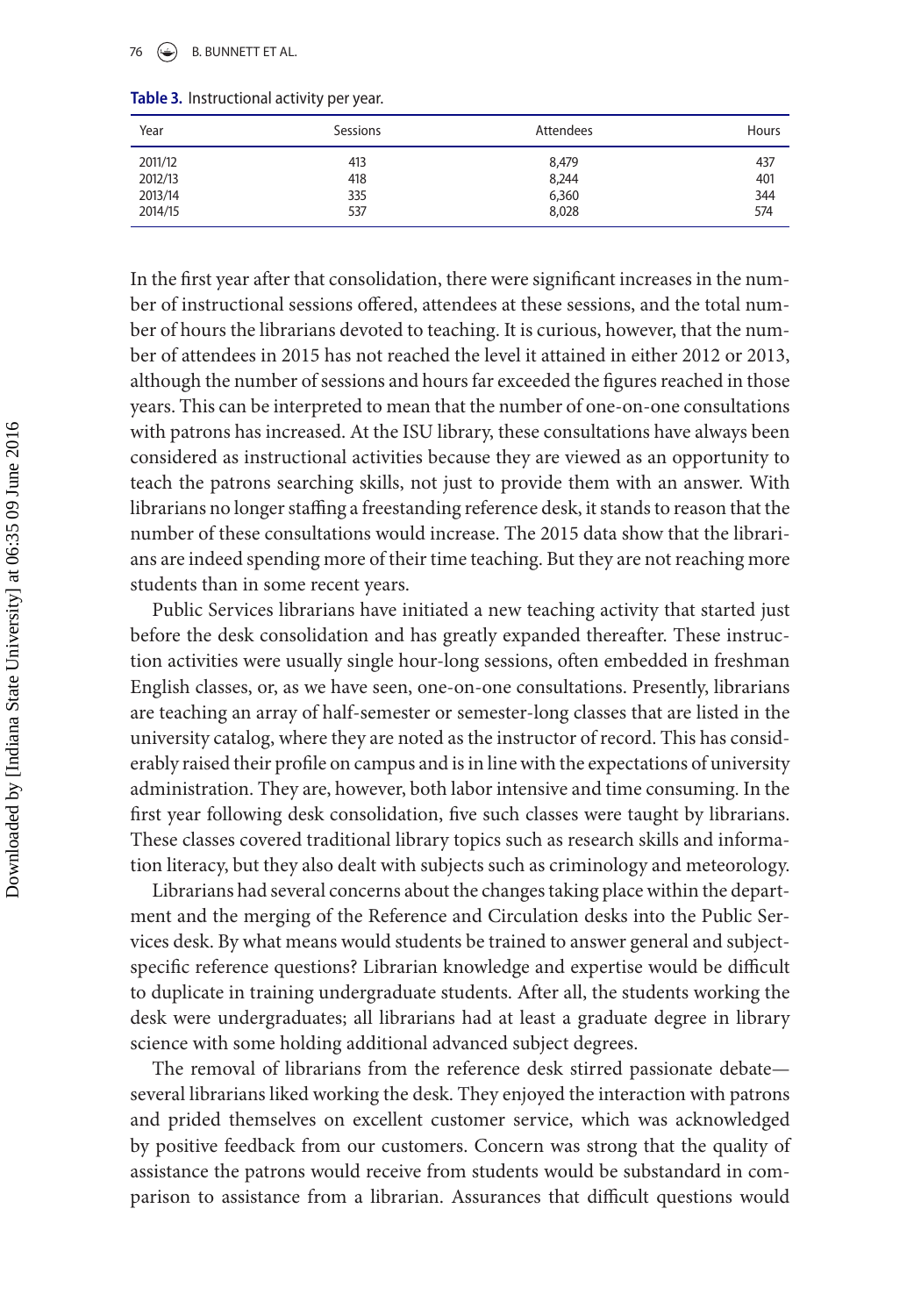be forwarded to librarians did little to reassure them that this was the right move. Another point librarians raised was the fact that librarians always staffed the desk. This was a fundamental duty that was being taken away; would an identity crisis ensue? Librarian concerns and objections were acknowledged but did not sway the library administration from moving ahead with merging the two departments into one.

Currently the Public Services desk is staffed by student workers who forward difficult or time-consuming questions to librarians. Although librarians still have concerns that patrons may not be advised of all the resources available to answer their questions, they have accepted the reorganization and created ways to be accessible to patrons requesting their assistance. Business cards with librarian contact information are handed out by the student workers to patrons needing additional assistance. Librarians also monitor chat and e-mail, answering questions. Weekly library office hours are held by reference librarians, with additional weekly office hours in their liaison departments.

# **Conclusion**

The Public Services Department merged its information desks and restructured its staffing in an effort to better provide high-quality reference services to patrons while still meeting its other responsibilities. A systematic methodology was used to determine what was known about similar projects at other universities to endeavor to follow best practices and avoid potentially costly mistakes.

Several lessons were learned. It was important to become familiar with the views of the decision makers and committees as the project developed to make the final proposal persuasive and compelling. Engaging the entire department in the process promoted buy-in. It did not eliminate dissension or solve all problems, but the ensuing discussions help to identify the areas of conflict, to acknowledge and validate the different perspectives, and started the commitment to finding solutions. Site visits also allowed an evaluation of merged desks after a published report. Discussions with multiple people at site visits provided a variety of views and sometimes uncovered issues not mentioned in an institution's publication. And in the face of insecure employees nervous about the change, it was important to evaluate whether the merged desk was continuing to provide the quality service of which the Public Services Department was proud in order to soothe apprehensions.

Has the desk consolidation project at ISU been a success? The statistical evidence is equivocal. The number of desk interactions, including major interactions requiring librarian participation, has dropped sharply. But it is thought that many of the reference interviews formerly conducted at the reference desk, and which would have been counted as major interactions, have now become one-on-one consultations and are counted as instructional statistics. Reference has not necessarily decreased, but the means of intake has changed as they come through the librarians' liaison and teaching activities, not by patrons stopping at a special desk. Since librarians no longer staff that desk, they have more time to devote to their instructional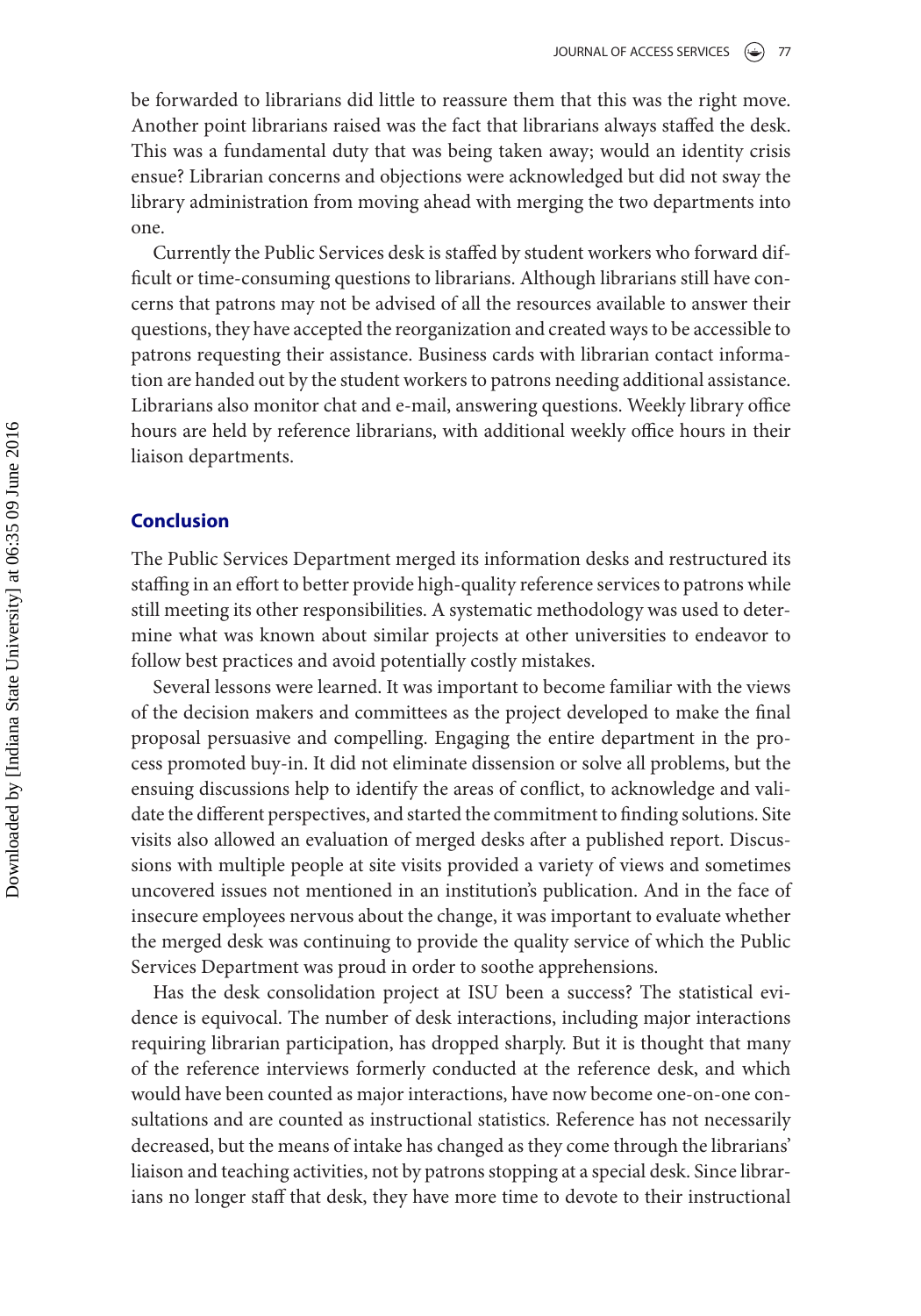## $\circledast$  B. BUNNETT ET AL.

responsibilities. In fact, instruction has increased, and the librarians are incorporating it into the curriculum in new ways. Their immediate emphasis is on promoting information literacy, which is seen by the university as a means to advance its student success and retention priorities.

In order to fully discover how our change has affected the staff and patrons of the library, the Executive Team will carry out more assessment activities and monitor our gate count, chats, and reference queries. Proposed questions to be considered include: How does the increased information literacy integration affect questions asked at the desk? Are our student workers successfully answering Tier One reference queries and referring more complex questions to librarians? If there is a large decrease, or a shift to higher-level research questions, how does the library address it? Additional assessment will be used to determine the reactions of patrons and staff to our changes. Regardless, the Public Services Department is committed to providing information literacy and high-quality instruction using the best methods possible.

# **References**

- <span id="page-12-0"></span>Association of College & Research Libraries (ACRL). (2004). *2002 academic library trends & statistics for Carnegie classification: Doctorate-granting institutions*. Chicago, IL: Association of College and Research Libraries.
- <span id="page-12-1"></span>Association of College & Research Libraries (ACRL). (2013). *2012 academic library trends & statistics for Carnegie classification: Doctorate-granting institutions*. Chicago, IL: Association of College and Research Libraries.
- <span id="page-12-10"></span>Clareson, T., & Bishoff, L. (2013). *Reinventing the library*. *Project final report*. Indiana State [University. Cunningham Memorial Library. Retrieved from](http://library.indstate.edu/about/docs/Reinventing_the_Library_Report.pdf) http://library.indstate.edu/about /docs/Reinventing\_the\_Library\_Report.pdf
- <span id="page-12-6"></span>Crane, J., & Pavy, J. (2008). One-stop shopping: Merging service points in a university library. *Public Services Quarterly*, *4*(1), 29–45.
- <span id="page-12-4"></span>Davidson, S., & Mikkelsen, S. (2009). Desk bound no more: Reference services at a new research university library. *The Reference Librarian*, *50*(4), 346–355.
- <span id="page-12-9"></span>Dick, W. O., Carey, L., & Carey, J. O. (2009). *Systematic design of instruction* (7th ed.). Upper Saddle River, NJ: Merrill/Pearson.
- <span id="page-12-7"></span>Etches, A. (2013). Know thy users: User research techniques to build empathy and improve decision-making. *Reference & User Services Quarterly*, *53*(1), 13–17.
- Gerlich, B. K. (n.d.). *[The READ scale \(Reference Effort Assessment Data\)](http://readscale.org/read-scale.html)*. Retrieved from http:// readscale.org/read-scale.html
- <span id="page-12-8"></span>Johnson, K., Jennings, S., & Hisle, S. (2011). Ending the turf war: Circulation, reference, and instruction on one team. *Journal of Access Services*, *8*(3), 107–124. http://doi. org[/10.1080/15367967.2011.578514](http://dx.doi.org/10.1080/15367967.2011.578514)
- <span id="page-12-2"></span>Leuzinger, J. (2013). Reducing service points in the academic library. *College & Research Libraries News*, *74*(10), 530–533.
- <span id="page-12-3"></span>Lewis, D. (1995). Traditional reference is dead, let's move on to important questions. *Journal of Academic Librarianship*, *21*(1), 10–12.
- <span id="page-12-5"></span>Love, M., Brzeski, M., Sabbar, C., & Unterholzner, D. (2005, April). *Supporting library, computing, and AV from a single desk*. Paper presented at the ACRL Twelfth National Conference, Minneapolis, MN. Retrieved from [http://www.ala.org/acrl/sites/ala.org.acrl/files/content/confe](http://www.ala.org/acrl/sites/ala.org.acrl/files/content/conferences/pdf/love-etal05.pdf)rences/pdf/love-etal05.pdf